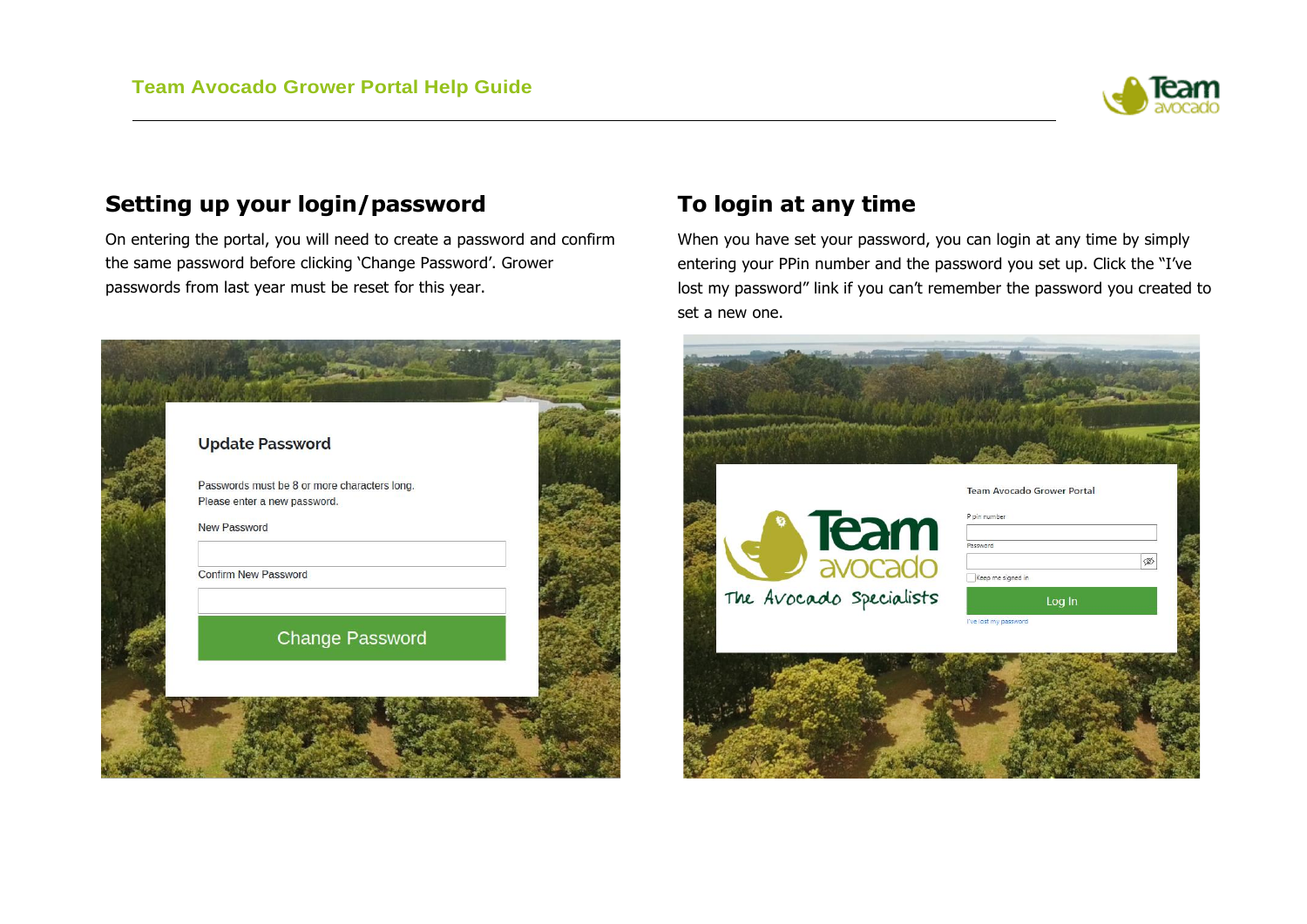

### **Confirm your packhouse**

You will need to confirm if the packhouse we have for you is correct.

If the packhouse we have listed for you is incorrect, click "Incorrect" and one of our representatives will contact you. At this stage you won't be able to progress until we have updated your details with the correct packhouse.

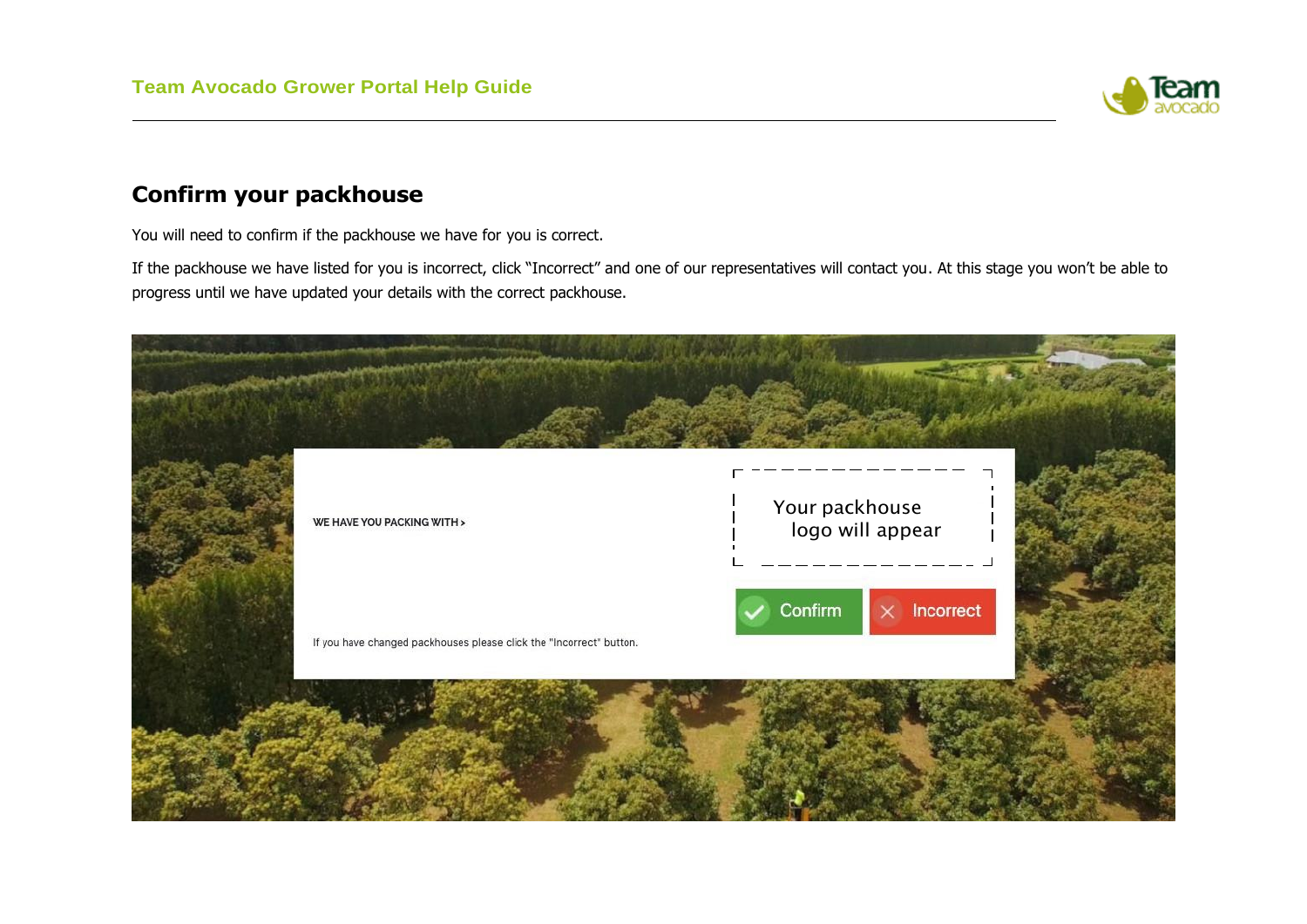# **Online Agreement Submission**

### **Step 1 - Check that your details are correct**

When logged in, you will see the online contract form. Most of your details will be already pre-populated however we do ask for you to check to ensure that they are correct. Please update details where necessary.

The form requires each field to be filled in. If you leave a field blank you will not be able to submit the form.

(For non-export growers, please use 1 for Est. Export Trays)

Some fields have specific requirements, for example the Orchard Legal Name. We require such fields to be accurate and complete to ensure AVOCO complies with the Food Act 2014 and Global G.A.P.

If you need assistance with getting your GPS Coordinates or how to calculate your canopy hectares, you can click on links in blue under each of these fields which will open a guide on how to do this.

When everything is correct, you can then proceed to Step 2.



Your 2022/23 Team Avocado Export Commitment to Supply Agreement is ready to sign

- To complete your commitment to supply acreement online, please complete the following re-
- Step 1 Check your details and make any necessary ad-
- Step 2 Confirm that your details are correct Step 3 - Read your 2022/23 Avecado Come



### Step 1 : Check that your details are correct

#### **Orchard Details**

| Legal Name *                                                                                    |                                                   |   |
|-------------------------------------------------------------------------------------------------|---------------------------------------------------|---|
| Clink have impleated about in required for the legal name.                                      |                                                   |   |
| Orchard NZ9N (if applicable)                                                                    |                                                   |   |
| Orchard Name *                                                                                  | [] Tell if seehard name is the same as Legal Name |   |
| The unitari inding name can be the same as the legal<br>name, or a person's name or other name. |                                                   |   |
| Physical Address *                                                                              |                                                   |   |
|                                                                                                 |                                                   | 4 |
| Orchard Gate GPS Coordinates                                                                    | Cirk have in Jind GPS Consultantes                |   |
| Latitude *                                                                                      | Eq -16.063497                                     |   |
| Longitude *                                                                                     | Eq 174.759644                                     |   |
| Local Authority / Council (Indigma rechard lab.<br>under)                                       | <b>Auckland Council</b>                           |   |
| Canopy Hectates *                                                                               | Cirk have in find your samply handares.           |   |
|                                                                                                 | a                                                 |   |

#### **Orchard Contact Details**

| ame *                                                                                           |                                                                         |    |
|-------------------------------------------------------------------------------------------------|-------------------------------------------------------------------------|----|
| (Mame (Hame                                                                                     | $\checkmark$                                                            |    |
| hane (Mabile) *                                                                                 | v                                                                       |    |
| <b>Acolus Texts</b><br>an dina in time as may send you leal notification (e.g.<br>Aristia lesen | <b>Digitaliow</b><br><b>M Allow</b>                                     |    |
| sital Address +                                                                                 | [7] Tell (Fyron produl address is the same as unitaral physical address |    |
|                                                                                                 |                                                                         |    |
|                                                                                                 |                                                                         |    |
|                                                                                                 |                                                                         | // |
| <b>Imary Email</b>                                                                              | renee@southemproduce.co.ra                                              |    |
| ma Emaile                                                                                       |                                                                         |    |
| <b>Add another email</b>                                                                        |                                                                         |    |
|                                                                                                 |                                                                         |    |

### **Supplier Financial Details**

| ink Account Name *      |                          |
|-------------------------|--------------------------|
| ink Account Number*     | TOT-ROODS-TEXPORTER-TOOL |
| <sup>4</sup> Yodmaid T2 | XXX-XXXX-XXX             |
| Not GST applicable      |                          |

#### **Season Details**

| El Tick if the orchard is under management<br>Elis this orchard leased? |  |
|-------------------------------------------------------------------------|--|
| Ert. Local Traye *                                                      |  |
| El To k if you're supplying local market andy                           |  |
| Est. Export Trays *                                                     |  |